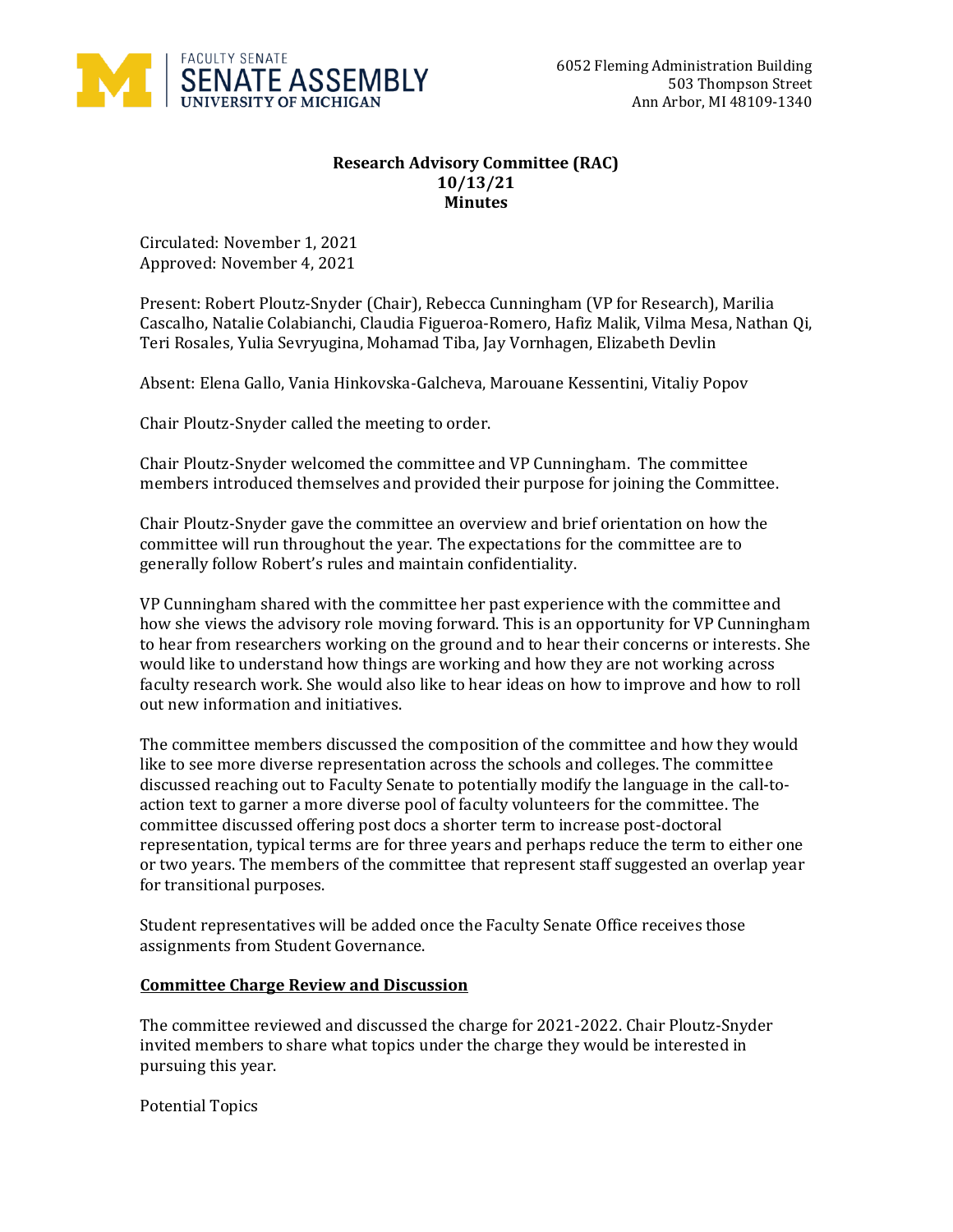

- 1. Mission and governance of the biorepository
	- a. The general funding is from the Medical School, and the issues of interest would be the governance and researcher access to the biorepository.
	- b. VP Cunningham indicated that the biorepository wasn't under her purview but if this is something the committee is interested in understanding, she could offer guidance and connect the committee with the appropriate group to discuss this topic. Chair Ploutz-Snyder will send a note to VP Cunningham regarding this request.
- 2. Research Publication
	- a. Open Access: Researchers are encouraged to publish their work and make it open access, but there is a lack of funds available to certain researchers. For example, librarians, post docs and students.
	- b. VP Cunningham indicated that senior leadership had planned to address open access issues, and planning was delayed two years due to COVID. The issue is ongoing and the committee could invite guest speakers to give the committee an overview of the status of the public access and open access issues.

## **VP Cunningham Updates:**

VP Cunningham asked the committee as of October, if they felt that they were researching in a place that is similar to their pre-pandemic life in research?

## *Committee Feedback:*

A committee member from Dearborn indicated that his research, which is in security devices and sensors, is close to normal pre-pandemic levels.

The recruitment of post docs has been affected and has become more difficult and taking longer than before causing delays.

The recruitment of patients is difficult due to slow enrollment and consent preventing certain procedures from taking place. A part of research development is in person interaction, and the lack of in person interaction impacts the work. The committee member indicated that the research is she referring to is transplant surgery work with living donor and recipients and has experienced a profound decrease in living donor pairs.

Committee members that work with animals conducting animal research indicated that they are at full capacity as of April with no issues with animal procurement or personnel and are at pre-COVID levels. In some animal labs they are exceeding pre-pandemic levels and are now having issues recruiting animal lab technicians since they have higher paying options.

The clinical research has become more difficult because of a lot of changes as it relates to patient recruitment. Committee members that work with critical patients are required to get direct consent. The lack of face-to-face interaction with family members is an issue because not being allowed to visit patients, it takes longer for recruiters to obtain consent.

Committee Chair Ploutz-Snyder reported that they are nearly at pre-Covid levels, but community-based programs are lagging behind because community partners are still